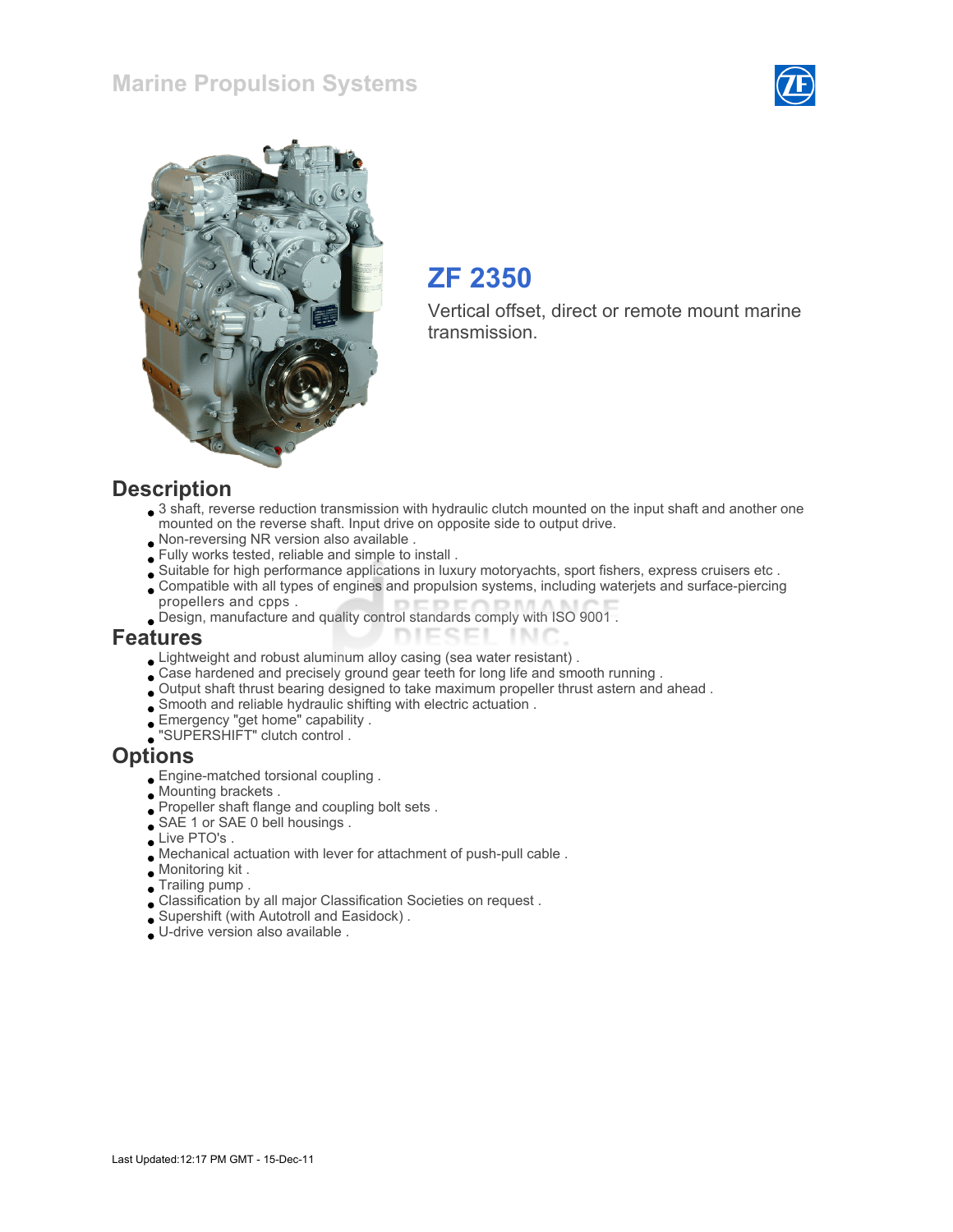

### Pleasure Duty

| <b>RATIOS</b>         | MAX.<br>POWER/RPM<br><b>TORQUE</b> |      |                                                  |    | <b>INPUT POWER CAPACITY</b> |          |    |          |          |    | MAX.<br><b>RPM</b> |
|-----------------------|------------------------------------|------|--------------------------------------------------|----|-----------------------------|----------|----|----------|----------|----|--------------------|
|                       | Nm                                 | ftlb | kW                                               | hp | kW                          | hp       | kW | hp       | kW       | hp |                    |
|                       |                                    |      |                                                  |    |                             | 2100 rpm |    | 2300 rpm | 2450 rpm |    |                    |
| $\Box$ 4.000, 4.444   | 4803                               | 3543 | $ 0.5029 0.6744 1056 1416 1157 1551 1232 1652$   |    |                             |          |    |          |          |    | 2600               |
| $\blacksquare$ 4.760* | 4586                               | 3382 | 0.4802 0.6440 1008  1352  1104  1481  1177  1578 |    |                             |          |    |          |          |    | 2600               |

\* Special Order Ratio.

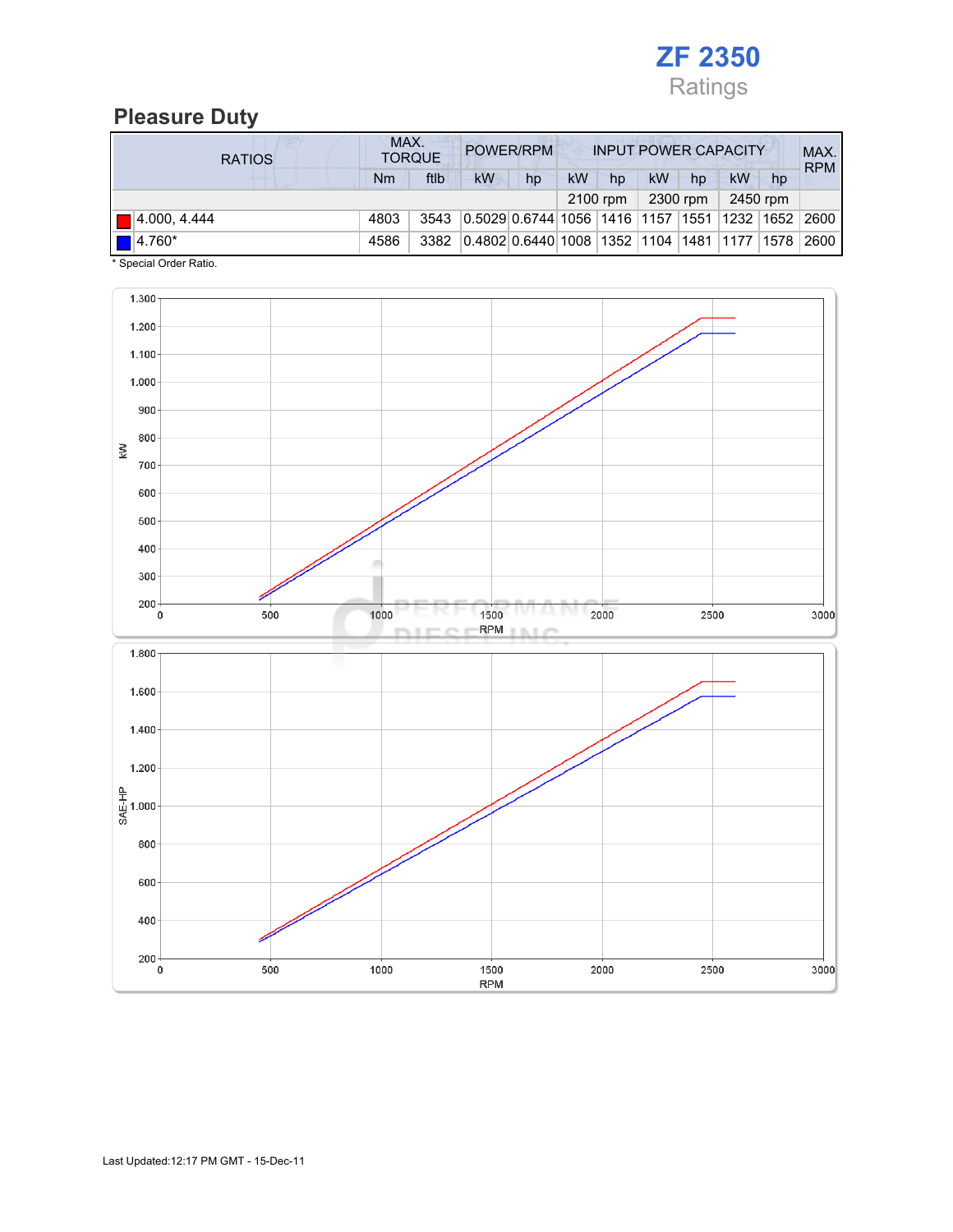# ZF 2350 Ratings

# Light Duty

| RATIOS                              | <b>MAX. TORQUE POWER/RPM</b><br><b>INPUT POWER CAPACITY</b> |      |                                                        |    |           |    |                             |    |           |    | MAX.       |
|-------------------------------------|-------------------------------------------------------------|------|--------------------------------------------------------|----|-----------|----|-----------------------------|----|-----------|----|------------|
|                                     | Nm                                                          | ftlb | kW                                                     | hp | <b>kW</b> | hp | <b>kW</b>                   | hp | <b>kW</b> | hp | <b>RPM</b> |
|                                     |                                                             |      |                                                        |    |           |    | $2100$ rpm $\vert$ 2300 rpm |    | 2450 rpm  |    |            |
| $\blacksquare$ 4.000, 4.444, 4.760* | 4185                                                        | 3087 | 0.4382 0.5877 920  1234  1008  1352  1074  1440   2600 |    |           |    |                             |    |           |    |            |

Special Order Ratio.

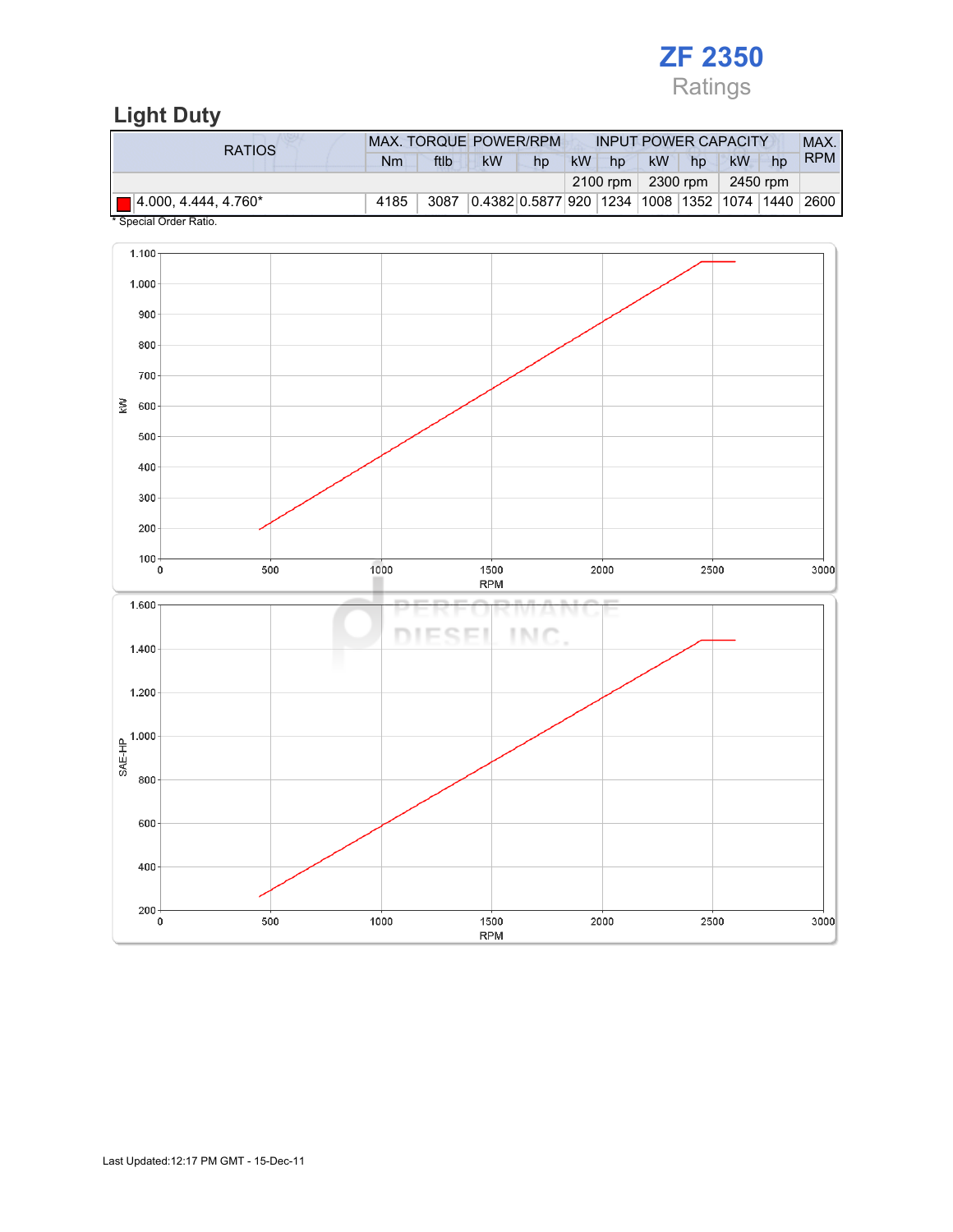

## Medium Duty

| <b>RATIOS</b>                       |      | MAX. TORQUE POWER/RPM |    | <b>INPUT POWER CAPACITY</b>             |    |  |       |                                            | <b>MAX</b> |    |            |
|-------------------------------------|------|-----------------------|----|-----------------------------------------|----|--|-------|--------------------------------------------|------------|----|------------|
|                                     | Nm   | ftlb                  | kW | hp                                      | kW |  | hp kW | hp                                         | kW         | hp | <b>RPM</b> |
|                                     |      |                       |    |                                         |    |  |       | 1800 rpm $\vert$ 2100 rpm $\vert$ 2250 rpm |            |    |            |
| $\blacksquare$ 4.000, 4.444, 4.760* | 3601 | 2656                  |    | 0.3771 0.5057 679 910 792 1062 848 1138 |    |  |       |                                            |            |    | 2600       |

Special Order Ratio.

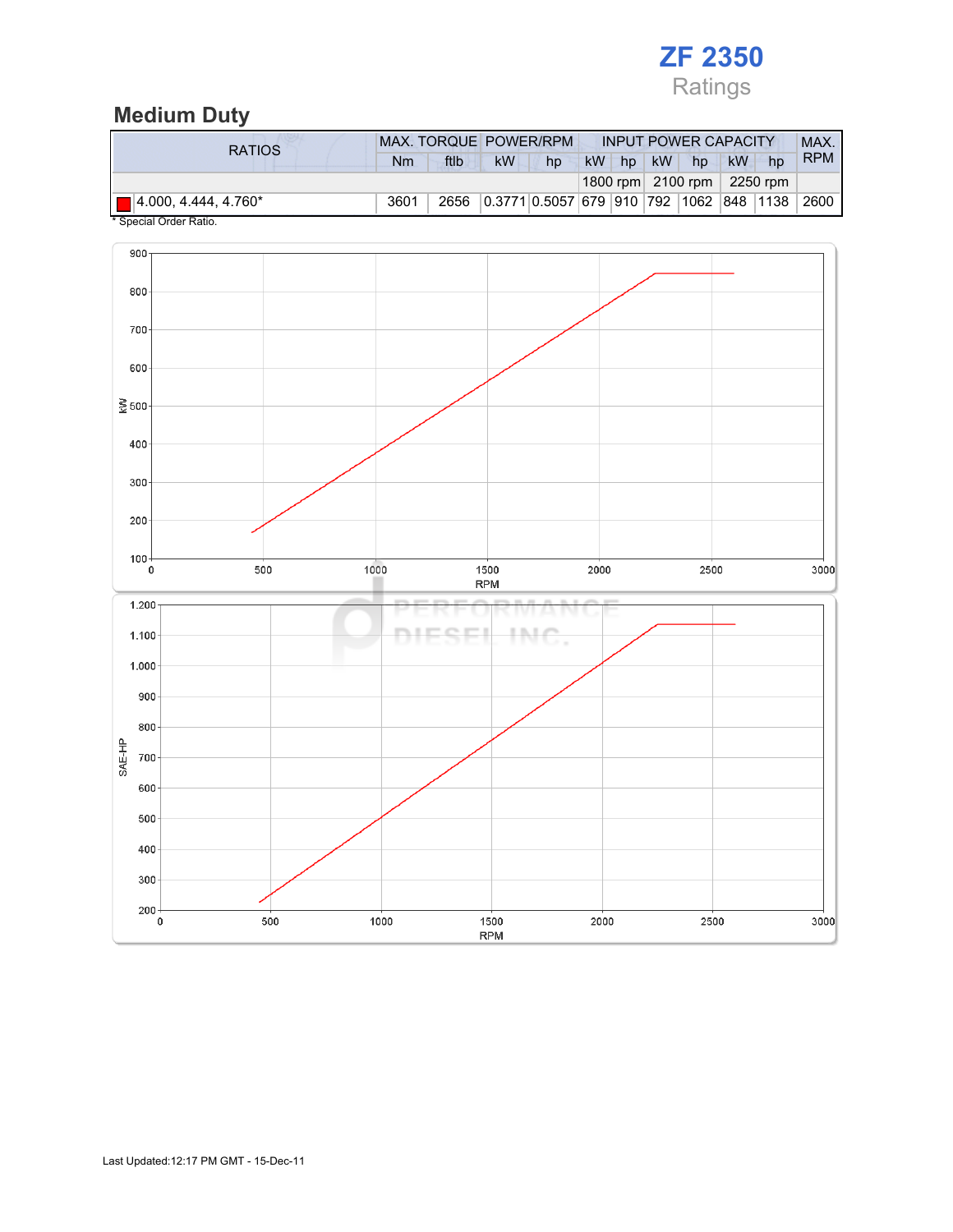

## Continuous Duty

| <b>RATIOS</b>               |      |      | MAX. TORQUE POWER/RPM                         |    | <b>INPUT POWER CAPACITY</b> |       |  |             |  | MAX.                           |            |
|-----------------------------|------|------|-----------------------------------------------|----|-----------------------------|-------|--|-------------|--|--------------------------------|------------|
|                             | Nm   | ftlb | <b>kW</b>                                     | hp |                             | kW hp |  | kW hp kW hp |  |                                | <b>RPM</b> |
|                             |      |      |                                               |    |                             |       |  |             |  | 1600 rpm   1800 rpm   2100 rpm |            |
| $\blacksquare$ 4.000, 4.444 | 2969 | 2190 | $ 0.3109 0.4169 497 667 560 750 653 876 2100$ |    |                             |       |  |             |  |                                |            |
| $\boxed{ }$ 4.760*          | 2851 | 2103 | 0.2985 0.4003 478 641 537 721 627             |    |                             |       |  |             |  | 841                            | 2100       |
| * Special Order Ratio.      |      |      |                                               |    |                             |       |  |             |  |                                |            |

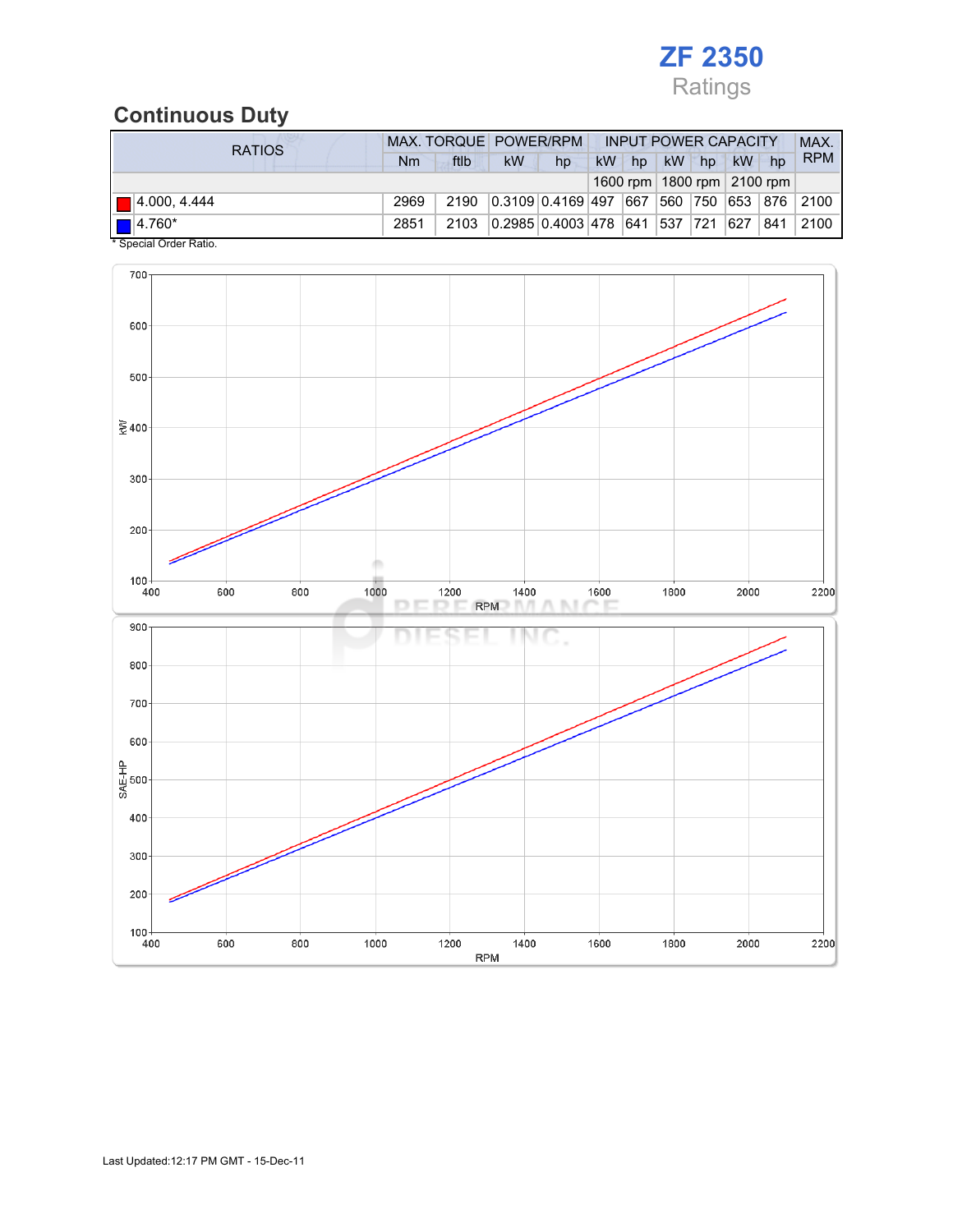# ZF 2350 Dimensions





эF

| mm (inches) |                |    |                |             |  |                            |                                                                                                            |           |  |  |
|-------------|----------------|----|----------------|-------------|--|----------------------------|------------------------------------------------------------------------------------------------------------|-----------|--|--|
| В1          | B2             | H1 | H <sub>2</sub> |             |  |                            | L <sub>3</sub>                                                                                             | Bell Hsg. |  |  |
|             |                |    |                |             |  |                            | 335 (13.2)  340 (13.4)  340 (13.4)  300 (11.8)  667 (26.3)  589 (23.2)  435 (17.1)  115 (4.53)  115 (4.53) |           |  |  |
|             | Weight kg (lb) |    |                |             |  | Oil Capacity Litre (US qt) |                                                                                                            |           |  |  |
|             | 436 (959)      |    |                | 27.0 (28.6) |  |                            |                                                                                                            |           |  |  |

# SAE Bell Housing Dimensions

|         |    |  |    |  |                                                         | <b>Bolt Holes</b> |                 |  |  |
|---------|----|--|----|--|---------------------------------------------------------|-------------------|-----------------|--|--|
| SAE No. |    |  |    |  |                                                         |                   | <b>Diameter</b> |  |  |
|         | mm |  | mm |  | mm                                                      |                   |                 |  |  |
| n       |    |  |    |  | 647.7 25.5 679.45 26.75 711.2 28.0 16 13.49 17/32       |                   |                 |  |  |
|         |    |  |    |  | 511.18 20.125 530.23 20.875 552.45 21.75 12 11.91 15/32 |                   |                 |  |  |

# Output Coupling Dimensions

|    |              |  |          |  |               | <b>Bolt Holes</b> |                                                         |     |      |              |
|----|--------------|--|----------|--|---------------|-------------------|---------------------------------------------------------|-----|------|--------------|
|    |              |  |          |  |               |                   |                                                         | No. |      | Diameter (E) |
| mm | $\mathsf{I}$ |  | mm in mm |  | $\mathsf{In}$ | mm                |                                                         |     | mm   |              |
|    |              |  |          |  |               |                   | 285   11.2   245   9.65   175   6.89   22.0   0.87   12 |     | 20.2 | 0.80         |